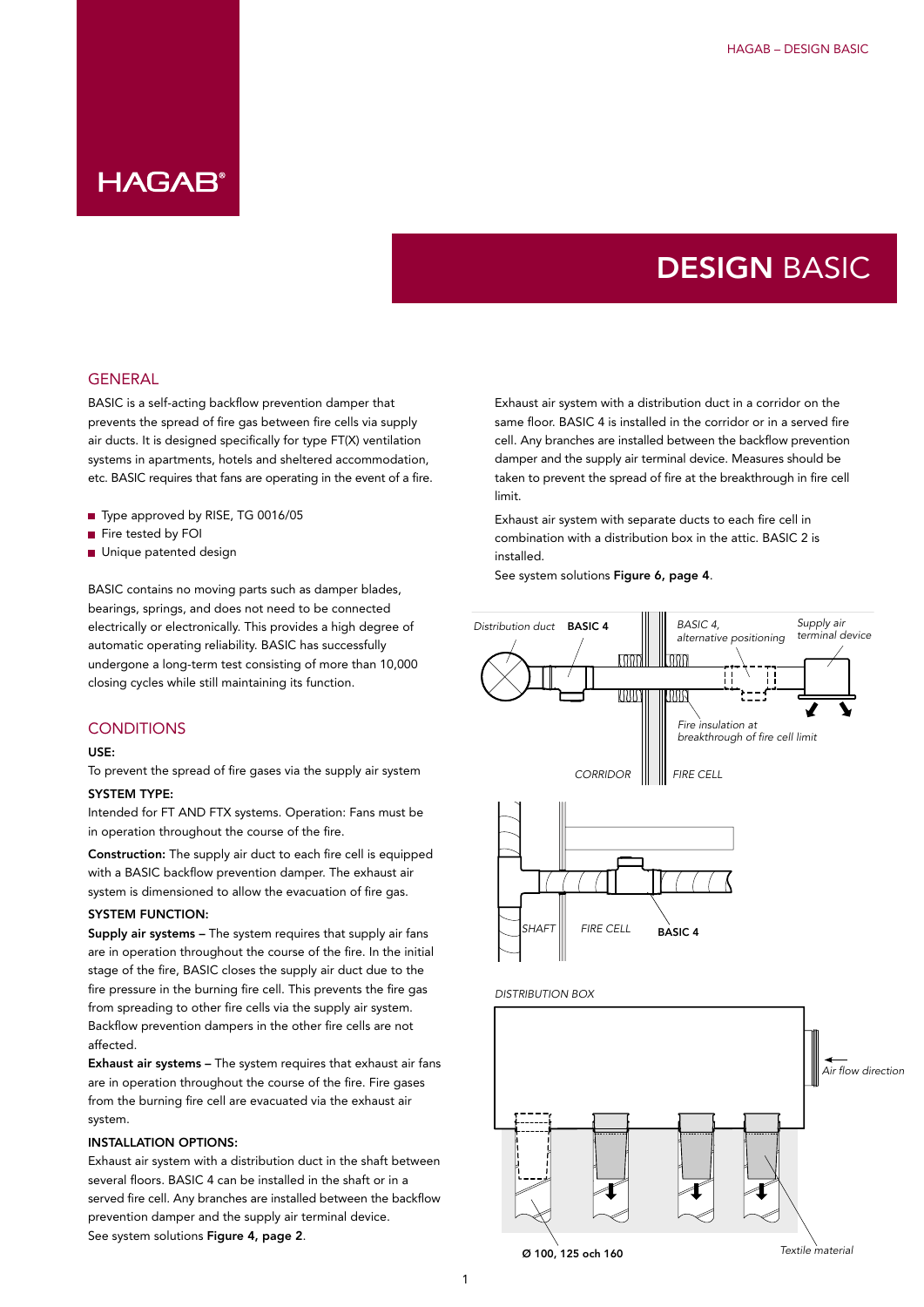### FT(X) – SYSTEMS WITH COMMON

## DISTRIBUTION DUCTS TO MULTIPLE FIRE CELLS

BASIC is installed in connection ducts (supply air) in shafts or in rooms. Fans can be positioned above, below or level with the served fire cells.





### SECTION

*BASIC 4 is recommended in this installation, i.e. in a sealed casing with an opening inspection cover. BASIC 4 is positioned in shafts or in served fire cells adjoining the shafts.*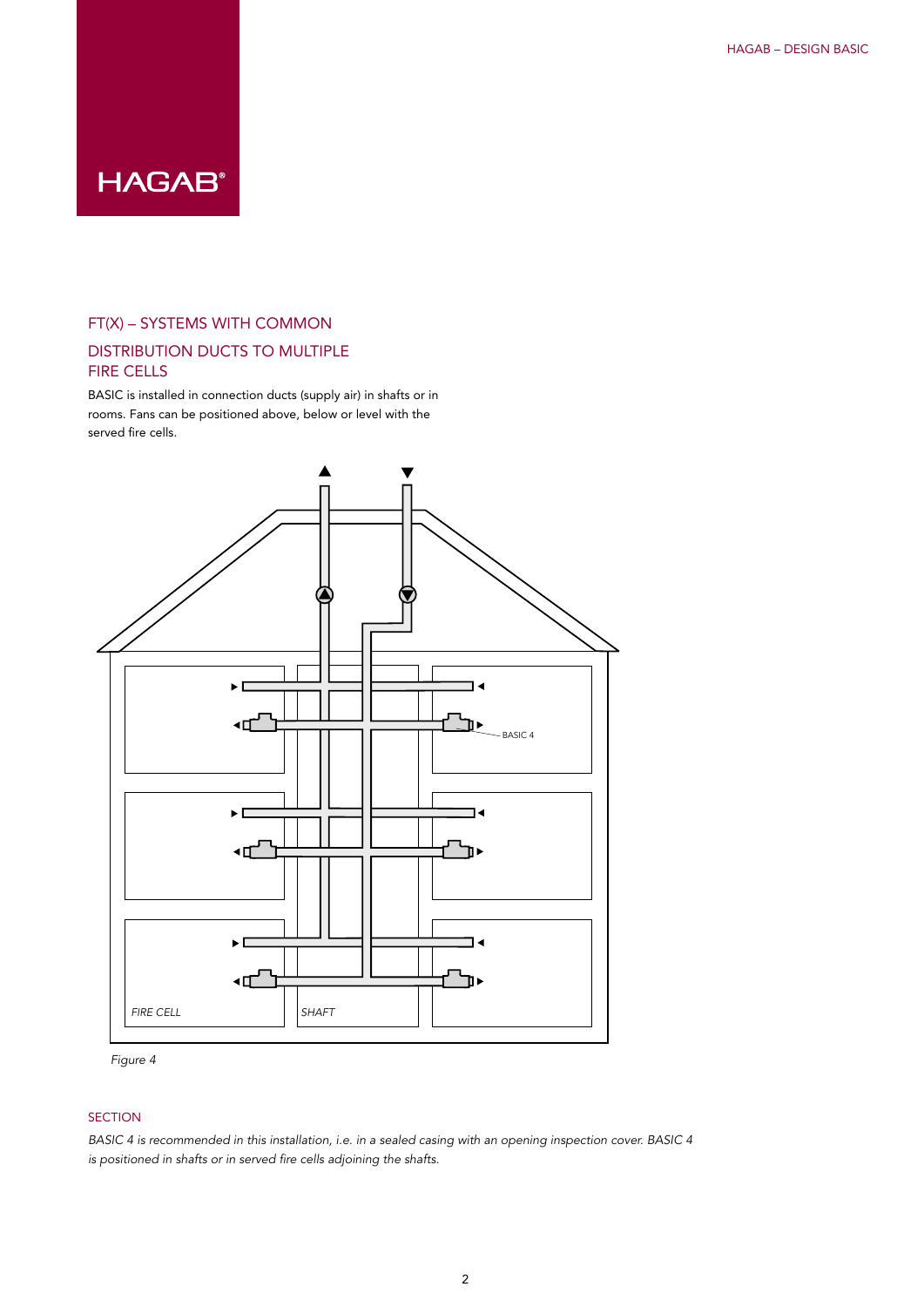### FT(X) – SYSTEMS WITH COMMON DISTRIBUTION DUCTS TO MULTIPLE FIRE CELLS ON THE SAME FLOOR

BASIC is installed in connection ducts (supply air) in corridors or in rooms. Fans can be positioned above, below or level with the served fire cells.



route in hotels, sheltered accommodation, etc.) or in served fire cells.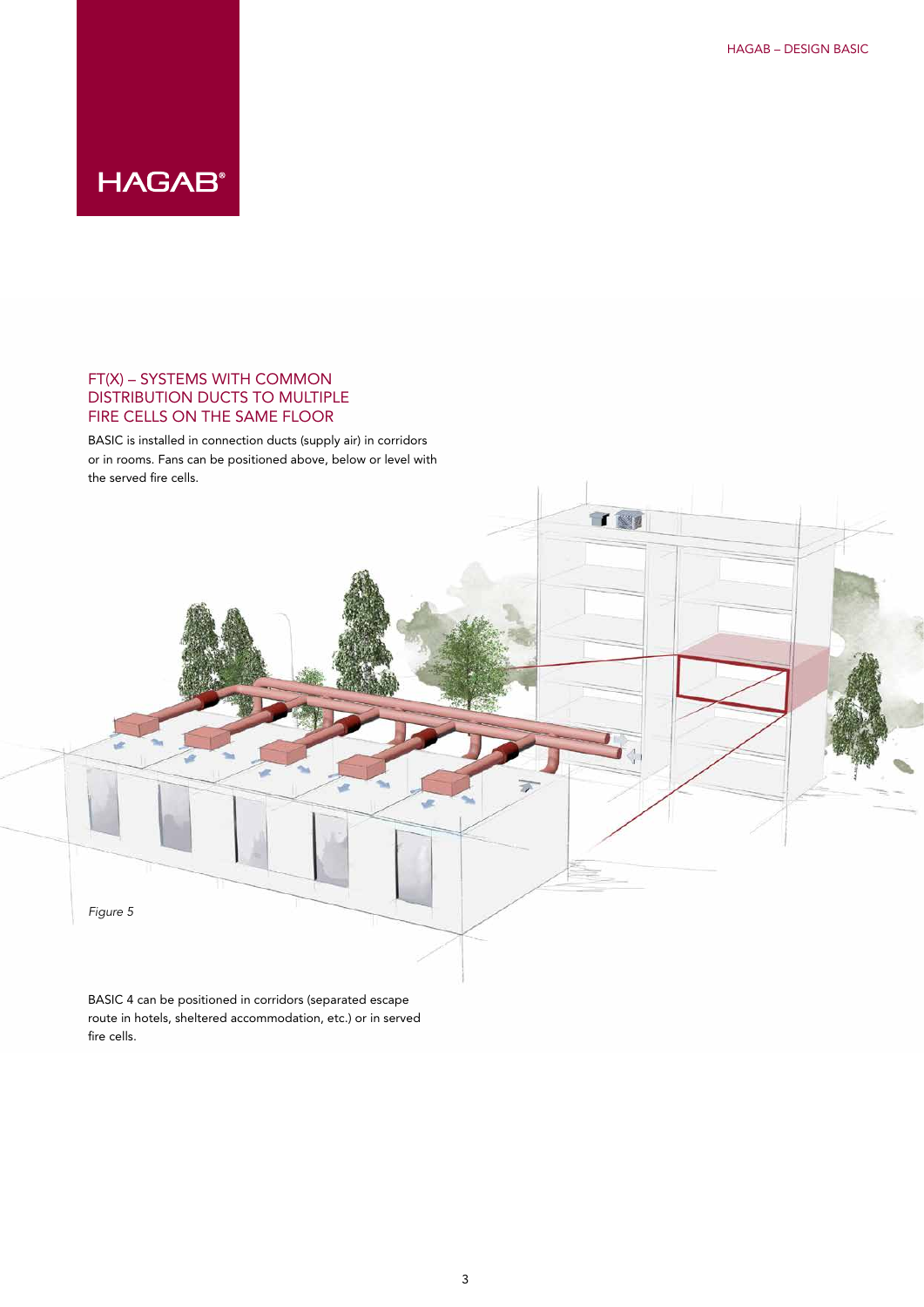### FT(X) – SYSTEMS WITH SEPARATE DUCTS TO EACH FIRE CELL

BASIC 2 is installed in distribution boxes (supply air) in the attic. It is also possible to install the distribution box in the cellar with an upward air flow direction.



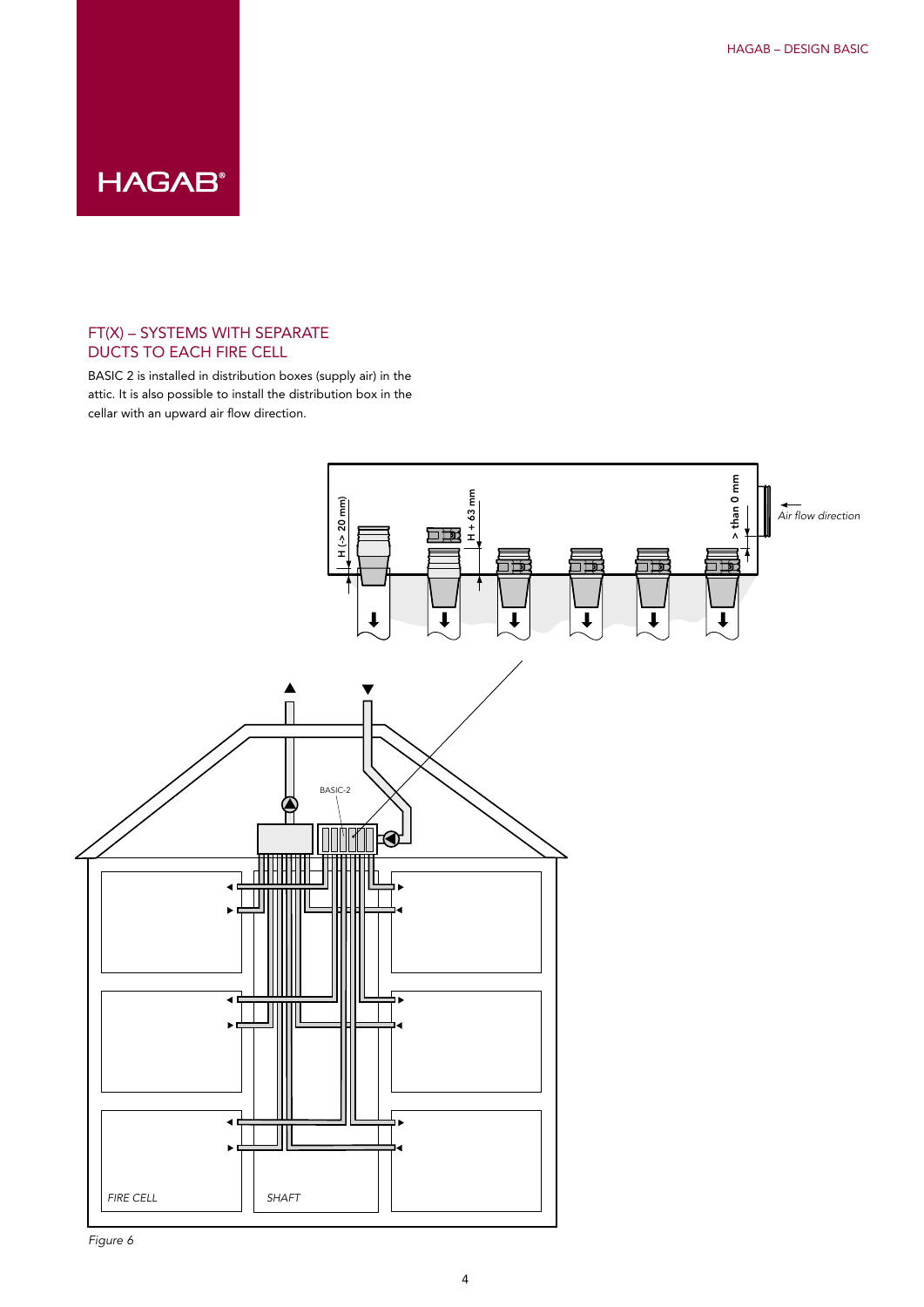## HAGAR®

BASIC always requires that the system is designed for fans in operation in the event of fire. BASIC is installed according to any of the previously listed options. Other installation options must always be approved by a fire expert.

The following procedure always applies for fans in operation regardless of whether BASIC is used or not. The major difference is that any detailed analysis and upgrade/change regarding protection against the spread of fire gas in the supply air system does not need to be carried out when installing BASIC, such as fire gas dampers, conversion, etc. The following points are included in a normal design procedure that the designers involved resolve together with the fire protection consultant.

#### **PROCEDURE**

1) Fans can be positioned above, below or level with the served fire cells.

2) The exhaust air fan and any control equipment must be able to withstand the resulting mixture temperature for at least the same amount of time as the building elements' fire resistance time.

3) During the fire's flashover phase, e.g. when windows collapse, the fire pressure drops in the fire room. In rooms with a normal room height, there is an overpressure of approx. 20 Pa at the ceiling. If the room is very high and the supply air terminal device is positioned at ceiling level, the minimum total pressure in the supply air duct to the individual fire must be: Room height 2.5 m, min. 30 Pa Room height 5 m, min. 40 Pa

4) Perform a calculation to check that fire gas is not spreading via the exhaust air system. Low risk.

5) Any filters in the exhaust air unit are equipped with bypass dampers. If bypass dampers also include energy recovery, anti-freeze must be blocked. Bypass dampers can be avoided if calculations show that this is possible. The aim is to prevent the filter causing an excessive flow reduction due to soot particles getting caught in the filter. Bypass dampers can for example be controlled to open via a pressure switch.

6) Do not position outdoor air openings in relation to extract air openings or windows in facades, so that exiting fire gas can continuously be sucked into the outdoor air duct.

7) Stop the fans if smoke detectors are only triggered in the supply air duct directly after the supply air fan. The control sequence must not be activated if the fire was previously detected in fire cells served by the ventilation system. This interlocking can justify detection even in the exhaust air system. The aim is to prevent a short circuit with indirect fire gas spread via the outdoor air intake from stopping the fans.

8) When building in areas where it is possible to predict a risk of e.g. chemical emissions, the installation of an emergency stop device for the ventilation system may be required as a condition for planning permission. – If an emergency stop device using a push button is installed, this must be labelled with the following text "Emergency stop device for the ventilation system must not be used in the event of fire in the building". The push button must be positioned in an appropriate space adjoining the stairwell.

9) The fans must be powered in such that a fire in fire cells served by the ventilation system cannot cause a power failure. Cables with no special classification can be laid in fan rooms provided that no ventilators are located within these fan rooms.

Electrical rooms served by the ventilation system are separated by fire gas dampers or fire/fire gas dampers. Alternatively, electrical rooms can be equipped with a reduced ventilation system.

10) Ventilation ducts are insulated against fire and/or designed with safety distances to flammable material at the breakthrough in fire cell separating elements. Insulation to prevent the spread of fire is installed according to "A manual of fire protection technology for ventilation systems" ISBN-91-630-4419-6 and "Ventilation fire protection, technical solutions,. etc." ISBN-91-630-7381-1. Note that if the building or part of the building is fitted with sprinklers, the insulating capacity may be reduced or removed completely.

11) Ventilation ducts and components are suspended with suspension devices with the required bearing capacity R.

12) Shafts are designed and built according to the required fire class.

13) Breakthroughs in fire separating elements are sealed using approved methods/materials according to the element's fire class.

14) Air handling units are positioned in fire classified fan rooms built using enclosing building elements according to the required fire class. Note that ducts within fan rooms, exhaust air, may need to be insulated depending on the resulting mixture temperature.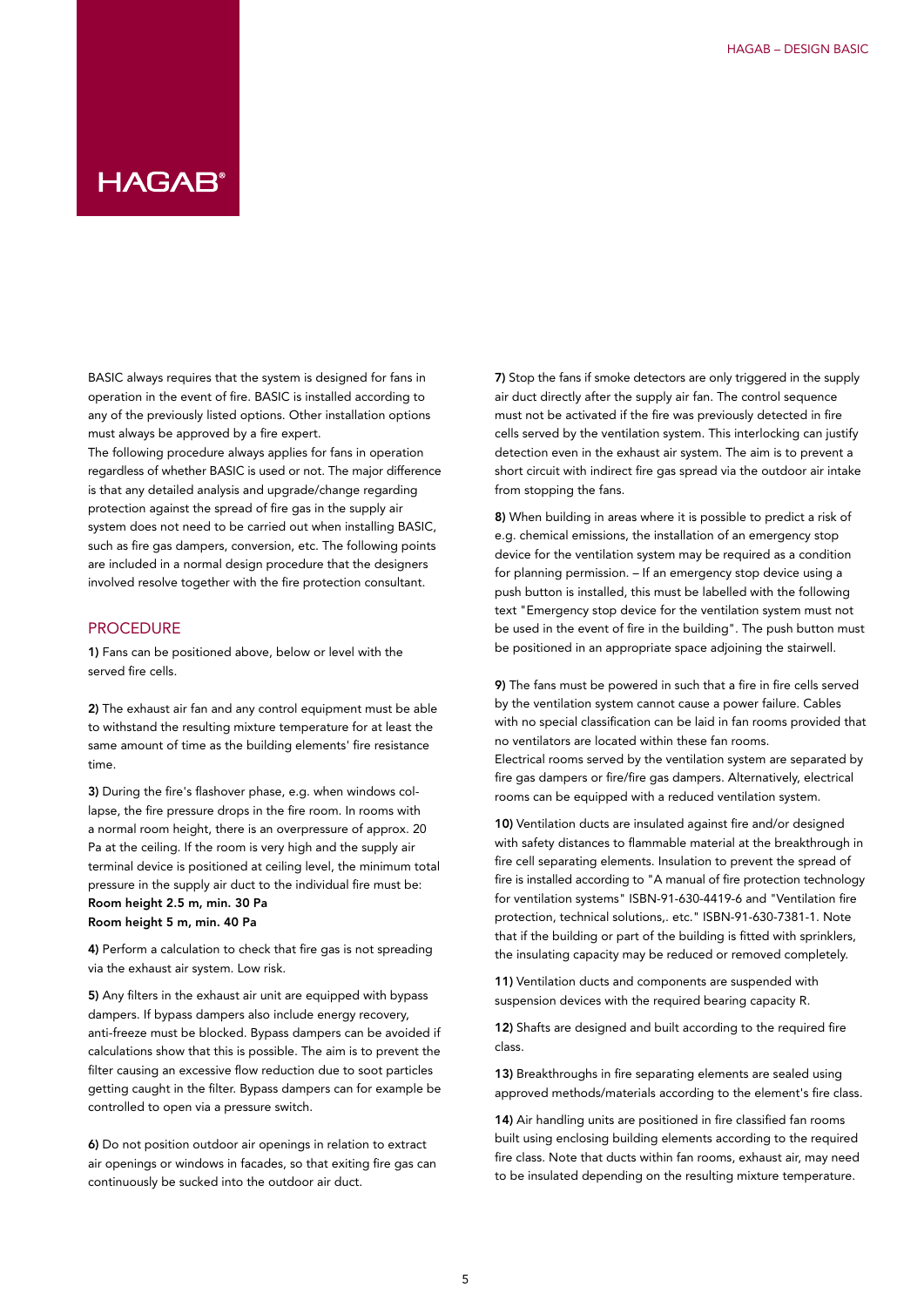#### BBR22 (BFS 2015:3) 5:112 ANALYTICAL DIMENSIONING

The product is verified according to Boverket's General Advice (2011:27) on the analytical dimensioning of fire protection in buildings, (BBRAD 3) (BFS2013:12). (Fire protection in ventilation).

### SPREAD THEORY

The risk of fire gas spread occurs in both  $F$  systems and  $FT(X)$ systems, provided that the system serves different fire cells. Spread via ventilation systems can occur between fire cells and between different rooms within a fire cell. However, the performance requirement according to BBR however only applies to fire gas spread between fire cells. In a fire room, the fire produces a "fire created flow", a thermal expansion per time unit, commonly known as fire flow.

This fire flow is dependent on the rate of fire development and is roughly proportional to the root of the room volume. This expansion creates a pressure rise in the fire room. The fire pressure forces fire gases into the duct system, affecting the pressure and flow conditions so that fire gases can spread between fire cells via the ventilation system. This can be illustrated with a simple F system as shown in Figure 7.

As fire pressure rises, the pressure at point A also rises (negative pressure in normal operation). In a borderline case, the pressure will be  $0 - a$  "balance" between the fan and the fire pressure  $$ but if the pressure at A continues to rise, fire gases will spread to outside fire cells. Fans in operation in F systems can be an effective protection method, not least because the outdoor air device provides considerable pressure relief.

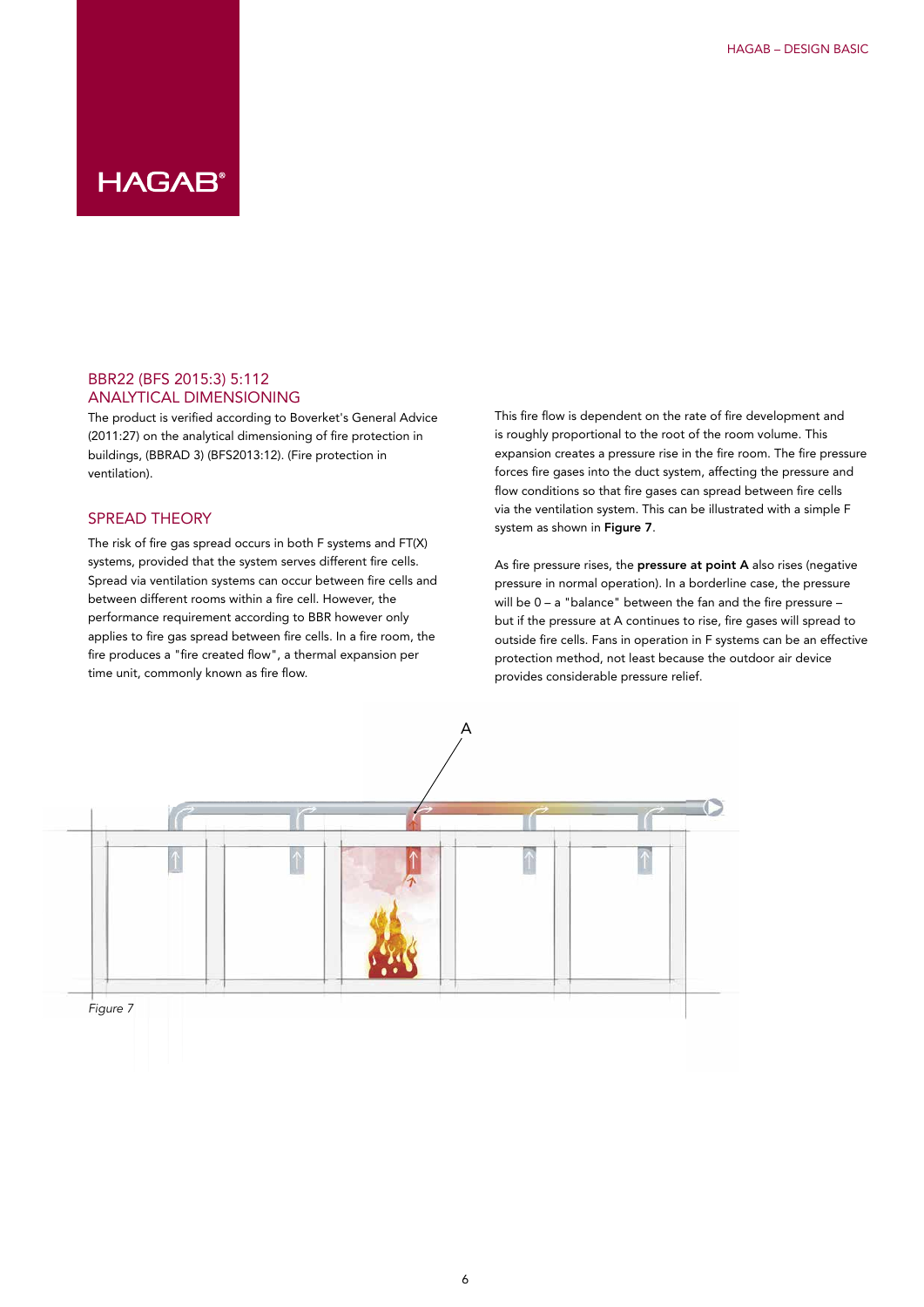#### EXHAUST AND SUPPLY AIR SYSTEMS

Figure 8 shows a fire room with an FT system. The fire pressure mainly affects the supply air duct. When the fire pressure is only a fraction of that which produces a borderline case in the F system, fire gases penetrate back into the supply air duct and spread to another fire cell. At the same time, note that in FT systems there is no outdoor air device which may limit the pressure rise. Supply air systems are normally sensitive to fire gas spread.

The critical stage for fire gas spread is in the initial stage of the fire when the climate shell is intact. There then follows a natural pressure relief when the windows break. In the later stages, overpressure at the ceiling is limited to approx. 20 Pa, while the floor has a negative pressure of approx. -10 Pa. The time before the natural pressure relief occurs varies with the growth

rate of the fire. In the case of "normal" growth, natural pressure relief occurs within approx. 5–7 minutes, but at a slower growth rate, pressure relief may occur much later.

A smouldering fire can produce a lot of smoke, but in return develops little heat and thermal expansion (fire pressure) is limited. The level of pressure rise depends on the density of the room and the construction of the ventilation system inside and outside the fire room.

With large pressure rises in the fire room, there is an increased risk of fire gas spreading to adjacent spaces via the ventilation ducts. The effect of the fire can also be limited by a lack of oxygen in the room. This causes the temperature to drop and the fire flow decreases.